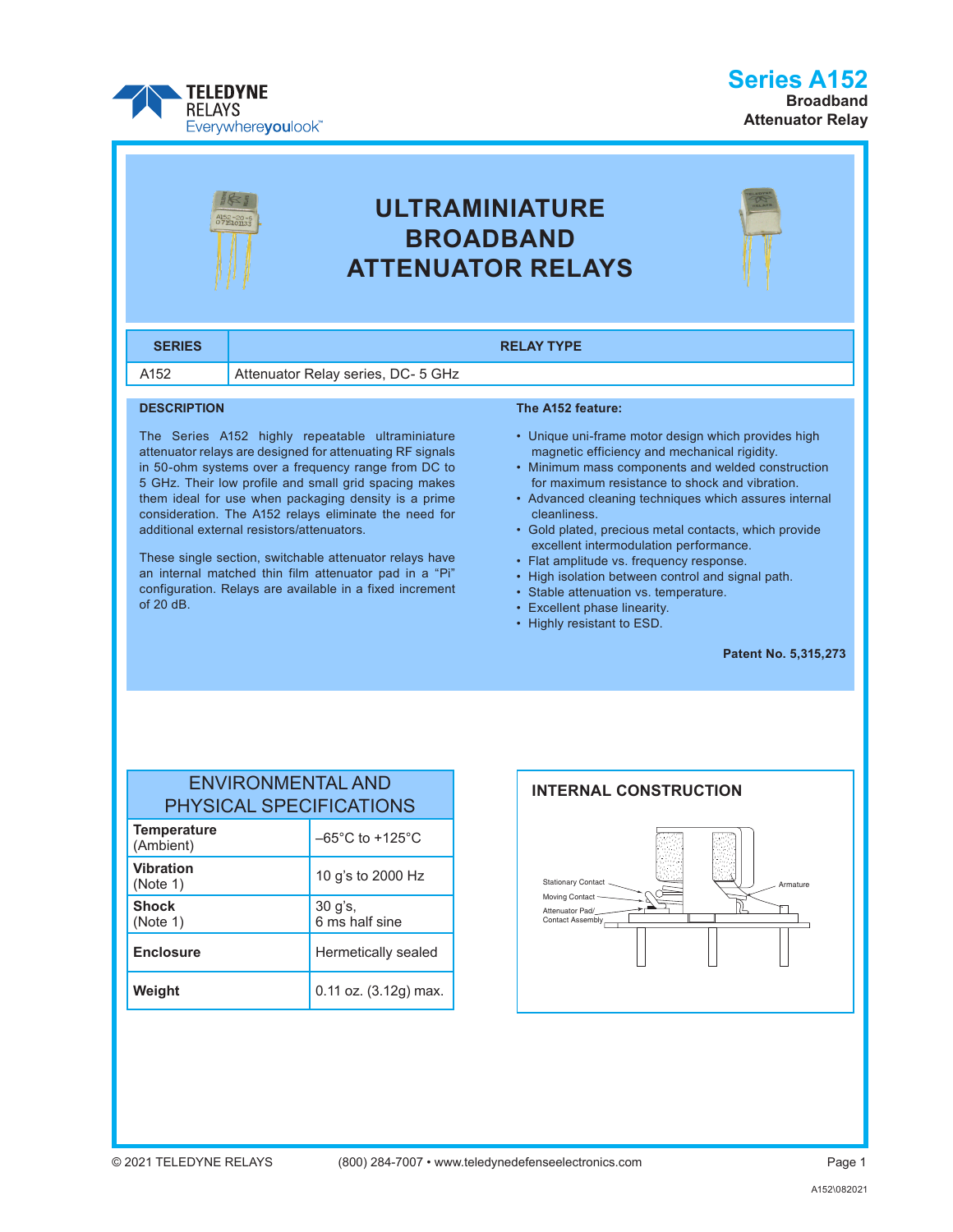

| GENERAL ELECTRICAL SPECIFICATIONS (-65°C to +125°C unless otherwise noted)(Notes 2 & 3) |      |                                                             |  |  |
|-----------------------------------------------------------------------------------------|------|-------------------------------------------------------------|--|--|
| <b>Contact Life Ratings</b>                                                             |      | 10,000,000 cycles (typical) at low level                    |  |  |
| <b>Operate Time</b><br>(Note 8)                                                         | Max. | 4.0 ms max. at nominal rated coil voltage                   |  |  |
|                                                                                         | Typ. | 2.0 ms max. at nominal rated coil voltage                   |  |  |
| <b>Insulation Resistance</b>                                                            |      | $1,000$ M $\Omega$ min. between mutually isolated terminals |  |  |

**Dielectric Strength** 350 (Vrms/60 Hz) @ atmospheric pressure

**DETAILED ELECTRICAL SPECIFICATIONS (-65°C to +125°C unless otherwise noted)(Note 3)**

| <b>BASE PART NUMBERS (A152)</b> |      | A152-dB-5 | A152-dB-12 | A152-dB-15 | A152-dB-26 |
|---------------------------------|------|-----------|------------|------------|------------|
|                                 | Nom. | 5.0       | 12.0       | 15         | 26.5       |
| Coil Voltage (Vdc)              | Max. | 5.8       | 16.0       | 20.0       | 32.0       |
| Coil Resistance (Ohms ±20%)     |      | 50        | 390        | 610        | 1.560      |
| Pick-Up Voltage (Vdc, Max.)     |      | 3.8       | 9.0        | 11.3       | 18.0       |

#### **GENERAL PERFORMANCE (-55°C to +85°C)**

| <b>PARAMETER</b>                 | <b>MINIMUM</b>           | <b>TYPICAL</b> | <b>MAXIMUM</b> |
|----------------------------------|--------------------------|----------------|----------------|
| <b>Operating Frequency (GHz)</b> | 0.0                      |                | 5.0            |
| Power (W) (Notes 5 and 6)        | $\overline{\phantom{a}}$ |                |                |
| Impedance (Ω)                    | $\overline{\phantom{0}}$ | 50             |                |

# **Part Numbering System (Notes 11 & 12)**



#### **NOTES:**

- 1. Contacts will exhibit no contact chatter in excess of 10 μs or transfer in excess of 1 μs.
- 2. "Typical" characteristics are based on available data and are best estimates. No on-going verification tests are performed.
- 3. Unless otherwise specified, parameters are initial values.
- 4. Relays may be operated at higher frequencies with reduced RF performance.
- 5. For optimal RF performance, solder case to RF ground plane.
- 6. Attenuation values shown are with reference to the through path (low loss state).
- 7. Power handling for case temperatures of –55°C to +55°C is 1 Watt. Derate power handling 25 mW/°C above +55°C. Case measurement point is adjacent to the relay tab.
- 8. Do not operate coil at maximum coil voltage continuously.
- 9. Insert attenuation value, see part numbering system.
- 10. Switching time includes bounce.
- 11. The slash and characters appearing after the slash are not marked on the relay.
- 12. Unless otherwise specified, relays will be supplied with gold-plated.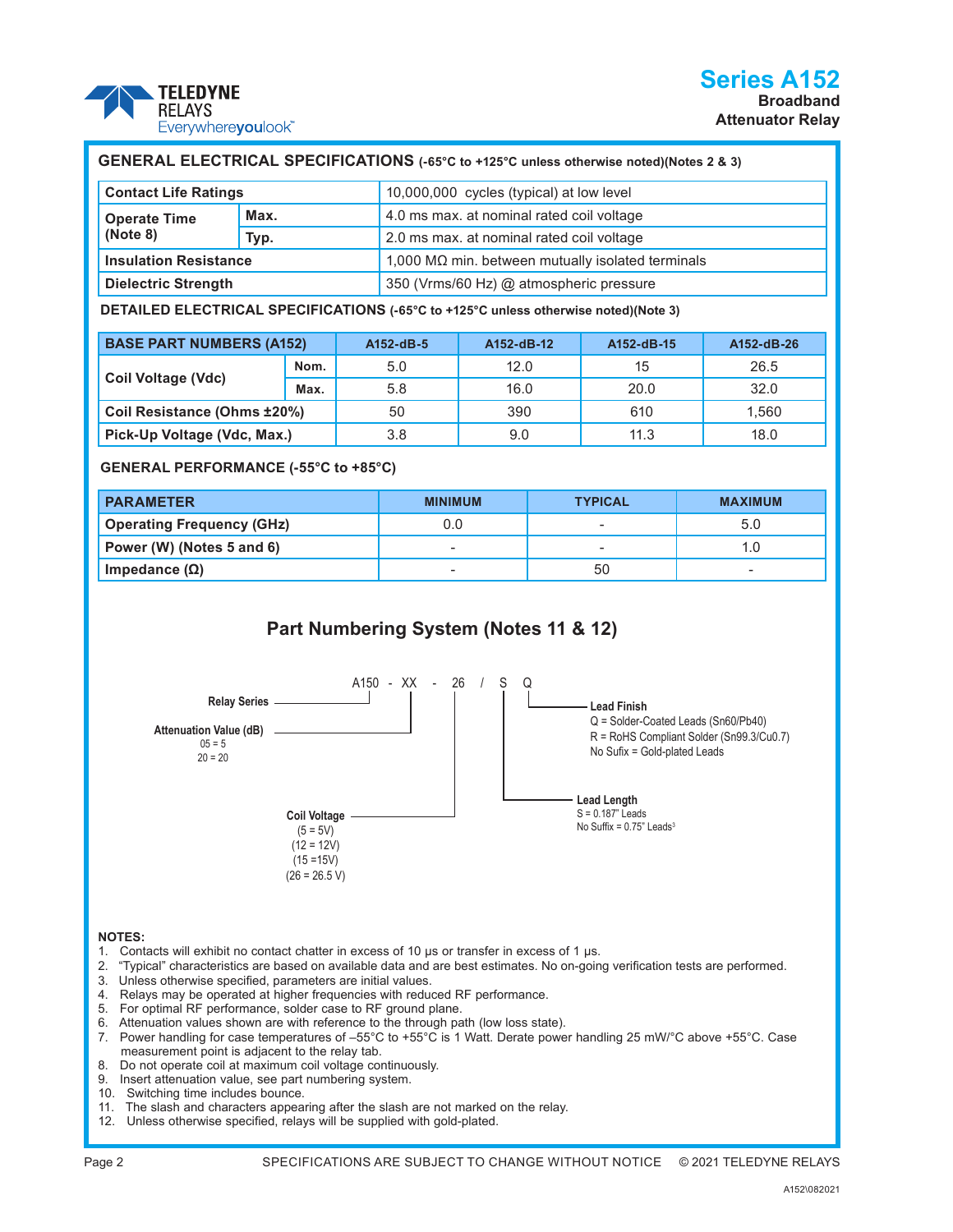

## **RF Performance (-55°C to +85°C)**

| <b>BASE PART NUMBERS (RF180)</b> | <b>RANGE</b> | <b>TYPICAL</b> | <b>MAXIMUM</b> |
|----------------------------------|--------------|----------------|----------------|
|                                  | DC - 1 GHz   | 0.1            | 0.25           |
|                                  | $1 - 2$ GHz  | $0.2^{\circ}$  | 0.35           |
| <b>Insertion Loss (dB)</b>       | $2 - 3$ GHz  | 0.3            | 0.055          |
|                                  | 3-5 GHz      | See Graph      |                |
|                                  | DC - 1 GHz   | 1.10           | 1.20           |
|                                  | $1 - 2$ GHz  | 1.20           | 1.25           |
| <b>VSWR (Through Path)</b>       | $2 - 3$ GHz  | 1.25           | 1.30           |
|                                  | 3-5 GHz      | See Graph      |                |
| <b>VSWR (Attenuated Path)</b>    | $DC - 1$ GHz | 1.20           | 1.25           |
|                                  | $1 - 2$ GHz  | 1.30           | 1.35           |
|                                  | $2 - 3$ GHz  | 1.40           | 1.45           |
|                                  | 3-5 GHz      | See Graph      |                |

| <b>ATTENUATION (dB)</b> | <b>RANGE</b> | <b>MINIMUM</b> | <b>TYPICAL</b> | <b>MAXIMUM</b> |
|-------------------------|--------------|----------------|----------------|----------------|
| 5                       | $DC - 1$ GHz | 4.75           | 5.0            | 5.25           |
|                         | $1 - 2$ GHz  | 4.62           | 5.0            | 5.38           |
|                         | $2 - 3$ GHz  | 4.37           | 5.0            | 5.63           |
|                         | $DC - 1$ GHz | 19.8           | 20.0           | 20.2           |
| 20                      | $1 - 2$ GHz  | 19.6           | 20.0           | 20.4           |
|                         | $2 - 3$ GHz  | 19.0           | 20.0           | 21.0           |

### **TYPICAL RF CHARACTERISTICS**

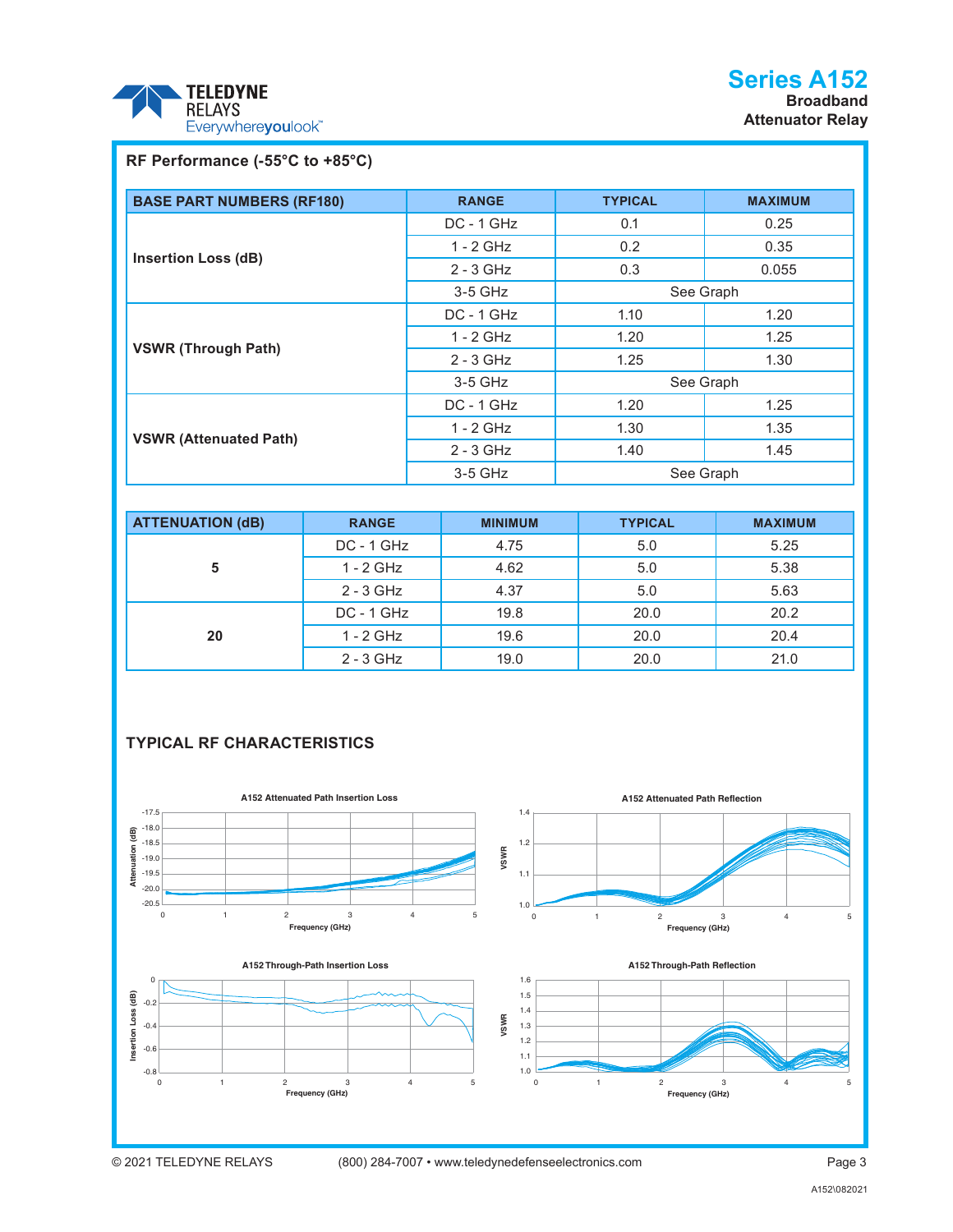